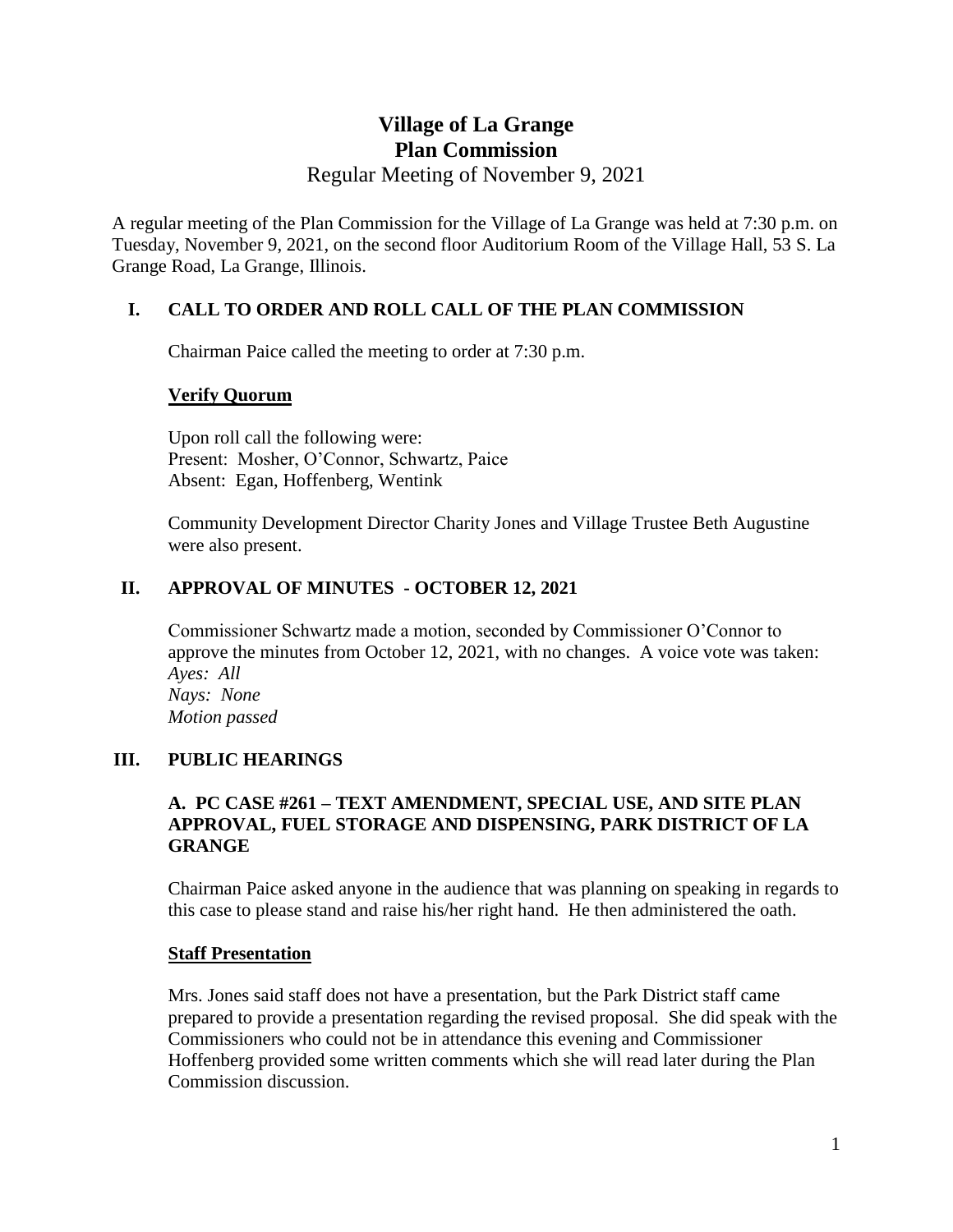### **Applicant Presentation**

Jenny Bechtold, Executive Director for the La Grange Park District, stated after the last meeting she went back to the Park District and they looked at alternative locations for the proposed fuel tanks. They would still like to install two 560 gallon double-walled above ground tanks. They want to be environmentally proactive by removing their underground tanks. By removing the tanks they will be able to connect the parking lots which will improve the flow of the parking. She showed on the screen where the current tanks are located.

Ms. Bechtold stated that the Park District has 12 vehicles and a variety of maintenance vehicles. As far as fuel consumption, they did look at the last year and there was savings from having an on-site fuel source. The estimate of the savings was \$1,150.00. By having fuel on the site, it not only saves them money but also saves staff time which saves taxpayer dollars. An outside fuel source would take time out of their day to go off-site and obtain fuel. Not all gas stations carry diesel and their highest consumption is diesel fuel. The closest gas station that carries diesel and that is truck and trailer accessible is about 1.8 miles away. That is 3.6 miles round trip every time they need to get gas.

Chris Finn, Superintendent of Facilities, stated several pieces of their equipment is diesel and the equipment would have to be loaded up on a trailer and then taken to the site to get fuel. Most of their equipment needs 15 to 30 gallons of fuel apiece.

Ms. Bechtold said she did talk with the Director of Public Works for La Grange and they might be open to sharing fuel. There is a concern that they are barely able to keep up with the demand currently. Public Works has two 2,500 gallon tanks and they are filling them up weekly with all of the demands. The Director also stated the Park District would have to invest capital money for maintenance and repairs. One of the things the Park District is doing is not investing capital dollars into their gas tanks as they are leasing them. They will be using the vendor's gasoline and service. If they were to buy the tanks it would be a significantly larger cost.

Ms. Bechtold explained that the District did find a new location for the proposed fuel tanks near the northeast corner of the parking lot and pointed to the location on the screen. They eliminated all six parking spaces near the tanks so there will be no more cars or pedestrians nearby. By blocking off all the stalls adjacent to the tanks, staff will be able to pull right up and fill up. There will be a fence with a deadbolt, and it will be monitored by their security cameras. It will also have a fitted key system to power on and off the tanks. They feel this north parking lot will have reduced traffic when the new lot is opened. The new traffic pattern will push the cars the other way and push them in the new south lot.

Mr. Finn stated the new parking lot will also be closer to the entrance of the Park District's building.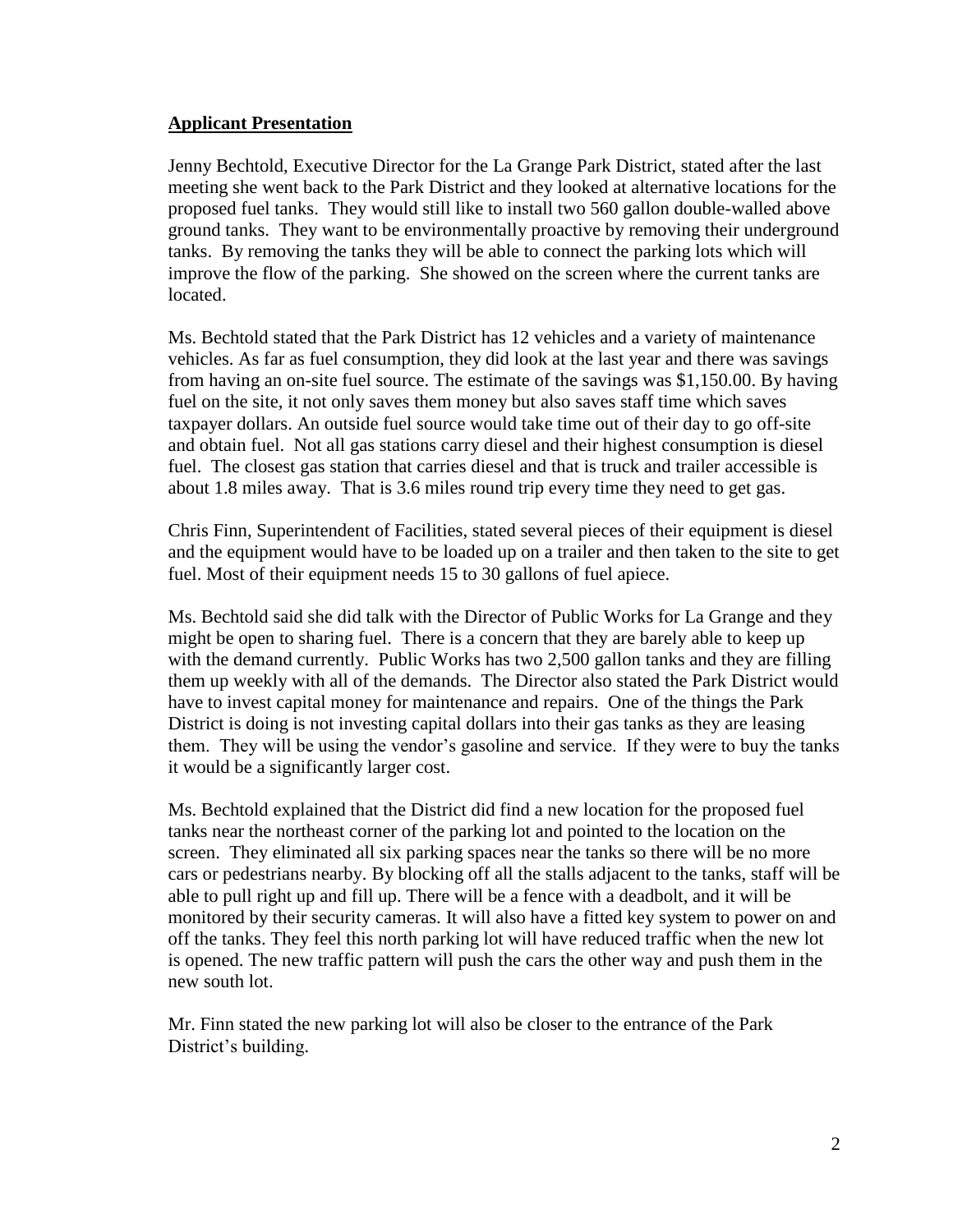Ms. Bechtold stated they did explore other locations. She showed on the overhead three other locations that they looked at. To maximize their landlocked parcel, they are proposing to put in pickle board courts in the new parking lot so they have a multi-use space. Parking demands are not always high all the time. They have tried to maximize the space and still keep some green space as well. Two of the other locations they looked at, they feel would not work well because the areas will be really busy. There will also be a walking track on the outside of the lot so there will be pedestrians walking in the area. It will also be very difficult to navigate trucks back there. The third location, even though it will be away from the pickleball courts, there will still be pedestrians walking by. They have worked really hard to maintain the mature trees in this area for stormwater management and keep green space. Also, by putting the tanks anywhere on the south lot they would be without a fuel source for several months. They would have to remove the old tanks and wait until the parking lot was finished to put in the new tanks. They will also be installing permeable pavers on the south lot and they would be concerned that some of their equipment can damage the pavers over time.

Ms. Bechtold explained that there was consideration given to having the tanks at one of their off-site locations, but they felt none of them would be suitable or safe. These locations draw families year round and some of the parks are smaller parcels. The larger parks are utilized by hundreds of people during the peak seasons. These off-site locations would require their staff to travel and they would not be monitored by cameras. They have had several contractors out to examine the new location and they have determined it as safe. They ask that the Commission approve the text amendment and special use permit for the above ground tanks so the Park District may continue to serve the community in the safest, efficient, and most cost-effective manner.

Chairman Paice asked if any of the Commissioners had any questions for the applicant.

Commissioner Mosher asked if they can tell them more about the proposed fence.

Ms. Bechtold said it is a chain-link fence with slats inserted. They are open to changing the fence, but they were trying to match the fence that they currently have surrounding their dumpster.

Commissioner O'Connor asked if they had talked with the Village of La Grange's Fire Chief about the location.

Ms. Bechtold stated they have not but she did speak to the State Fire Marshal, who provided them with the applicable requirements. The contractors that they are working with do this every day and know those codes. They also work with the State Fire Marshal and feel confident that this location is the best.

Mrs. Jones said she spoke with the La Grange Building Official who is also a certified Fire Inspector and Fire Marshal locally. He had reviewed the plans and had no objections. However, above ground tanks are regulated by the State Fire Marshal so they are the authority and have jurisdiction.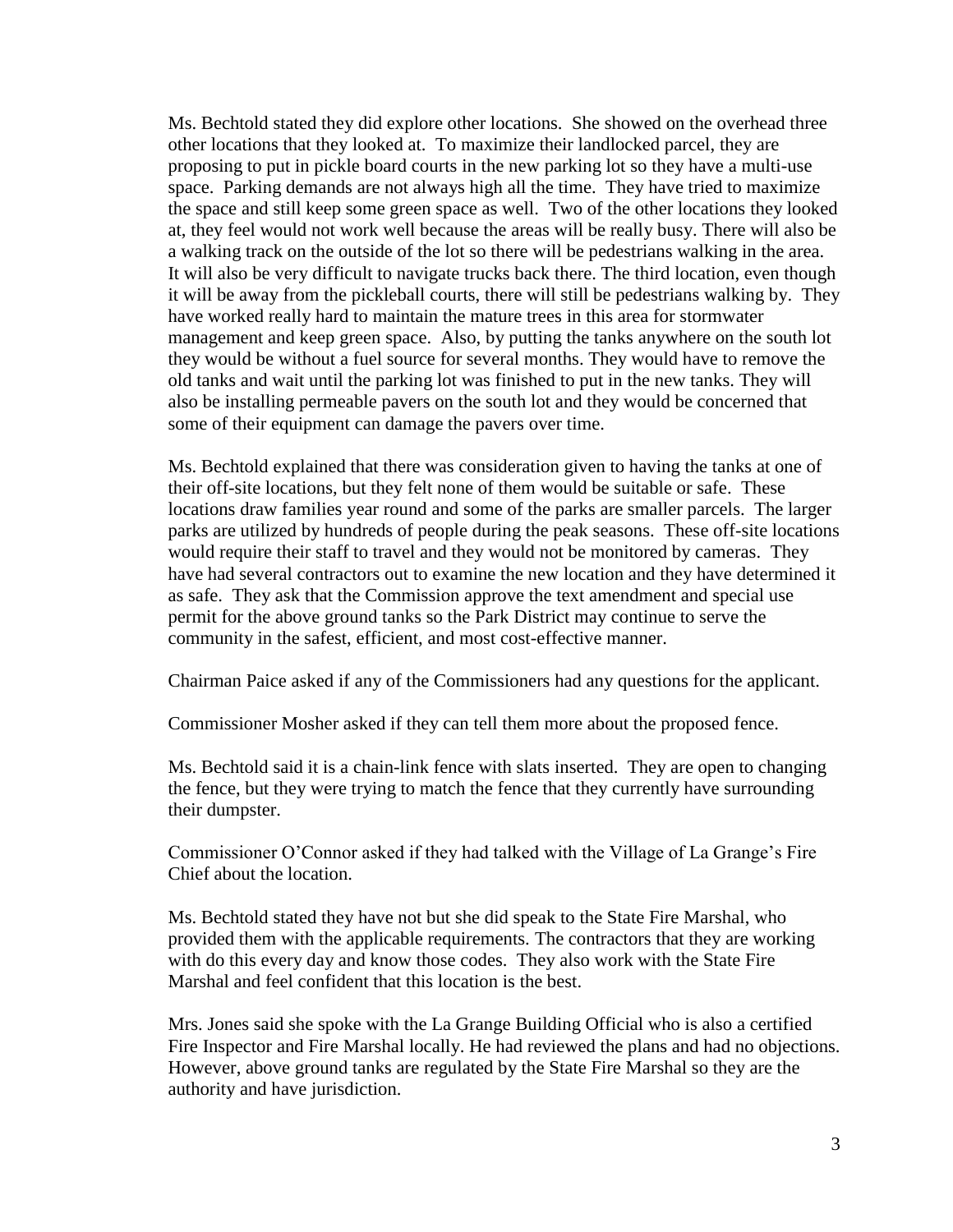Chairman Paice asked what the Park District used before they had the underground tank that they currently have.

Mr. Finn stated he came to the Park District in 2004 and they would purchase fuel from a local gas station.

Chairman Paice asked if it was necessary to have the fuel tanks.

Mr. Finn said it is more time and wear and tear on the staff and equipment.

Ms. Bechtold stated they feel it is imperative for their operations to function efficiently and cost-effectively. They are mowing 30 hours a week during the summer so having to go and fill up the tanks at another location will add on time.

Commissioner Schwartz thanked them for their presentation. He feels they answered most of the questions the commission had. He suggested that when they go before the Board they bring some type of picture to show what the fencing will look like.

Commissioner Mosher said as part of safety and security she had read that no additional lighting is proposed. She asked if there will be adequate lighting for safety and security for staff.

Ms. Bechtold stated there is a light post directly across the drive aisle in the parking lot.

Mr. Finn said most of the staff does not arrive until 7:00 a.m. There will be enough adequate lighting during the winter months for staff.

Commissioner Mosher asked if there is camera coverage out that far.

Ms. Bechtold stated yes there is. Mr. Finn pointed out the locations of the security cameras on the overhead.

Chairman Paice asked staff if any of the non-attending Commissioners had any questions or were they just statements.

Mrs. Jones said they were mostly statements. The only question was from Commissioner Hoffenberg who asked if the Park District explored or had any conversations with the Village. She noted that Ms. Bechtold addressed this in her presentation but that she had spoken with the new Public Works Director as well. During the winter the tanks the Village uses are filled up almost weekly. The primary concern with sharing with the Park District would be that they can't increase the capacity of the tanks much more to serve both organizations. If they were to share then there would likely be new infrastructure needed. The public works yard is also limited on space so there could be some operational challenges there.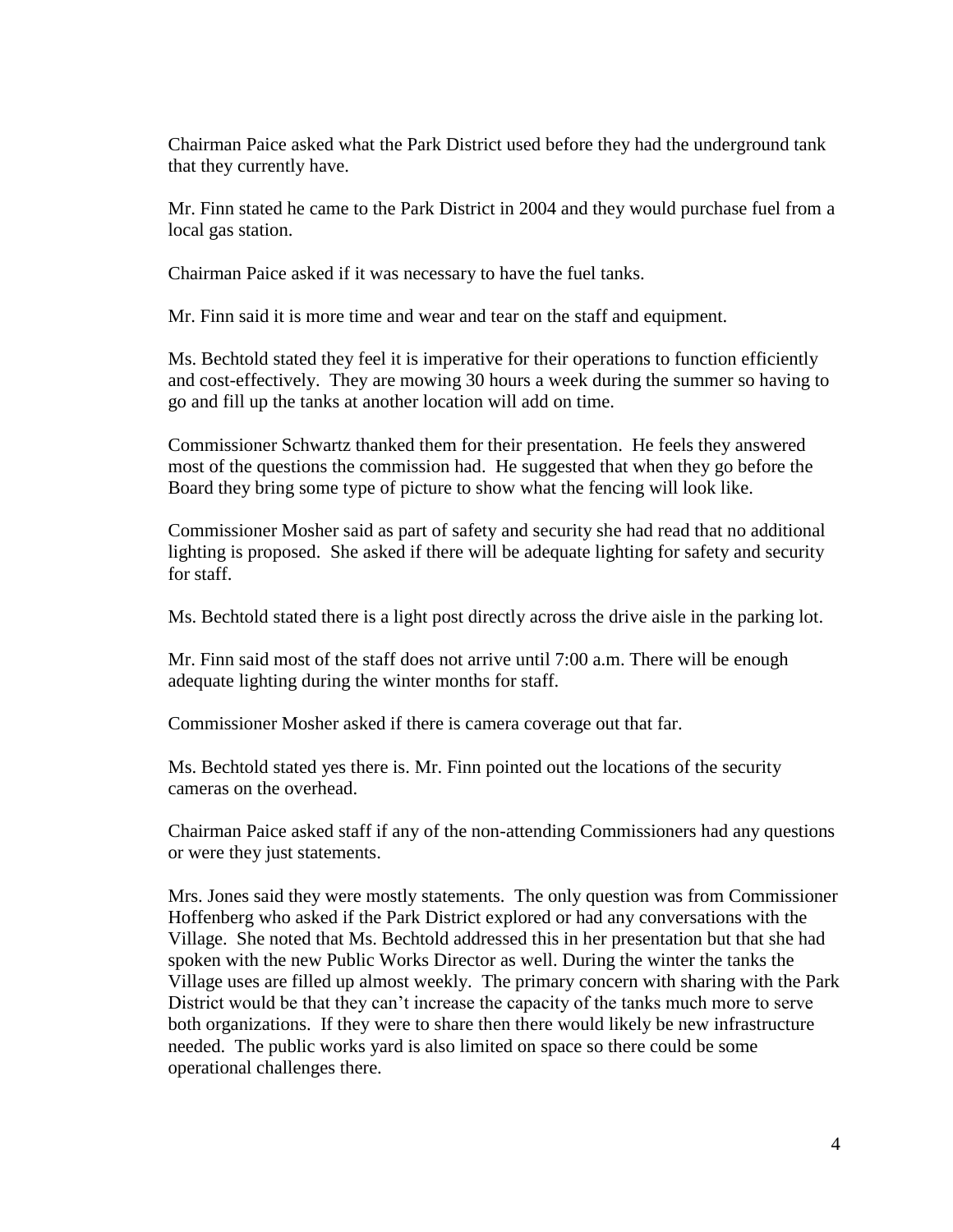Chairman Paice asked if any of the Commissioners had any further questions for staff or the applicant. None responded. Since there is nobody in the audience he then called for a motion to close the public hearing.

Commissioner Mosher made a motion, seconded by Commissioner Schwartz to close the public hearing for PC Case #260 and PC Case #261. A voice vote was taken: *Ayes: All Nays: None Motion passed*

### **Plan Commission Discussion**

Chairman Paice asked staff to read any comments that were submitted from the Commissioners.

Mrs. Jones said Commissioner Hoffenberg would like the enclosure to be an iron fence. He is in support of the text amendment being a special use permit as discussed last month, so the Plan Commission can review every application for these kinds of facilities in the future. He expressed his support for the safety features that the Park District included in their revised submittals. He agrees that the tanks should not be located in the new parking lot at 610 East Avenue.

Chairman Paice thanked the Park District for providing more detail in this presentation.

Commissioner O'Connor stated he does not agree with having the gas tanks in an area where there are children. Even though it is convenient, he feels it is irresponsible to put tanks at this location. He understands that there are tanks currently there. He feels that the new location is better and has a better flow, but he has an issue with the safety.

Commissioner Mosher said looking at the previous proposal she would be in favor of this new location. She likes that they are getting it away from the building. She has concerns as well with safety but feels they have done their due diligence looking through the economics and logistical issues on running the Park District.

Commissioner Schwartz stated he is more in favor of this location. He asked staff if they are aware of any other tanks in heavily populated areas like this one.

Mrs. Jones said she does not have any other examples. Tanks are regulated by the State Fire Marshal in regards to safety, which includes requirements like the double wall and impact barriers. Since it is a special use the Commission can request additional measures like a specific type of enclosure besides fencing. Commissioner Hoffenberg requested an iron fence, but that is see through. Sometimes for a dumpster, a wooden fence or a masonry style enclosure is required.

Chairman Paice stated he is concerned about safety, but also the necessity. He does feel the Park District has done their research and has provided them with a plan as good as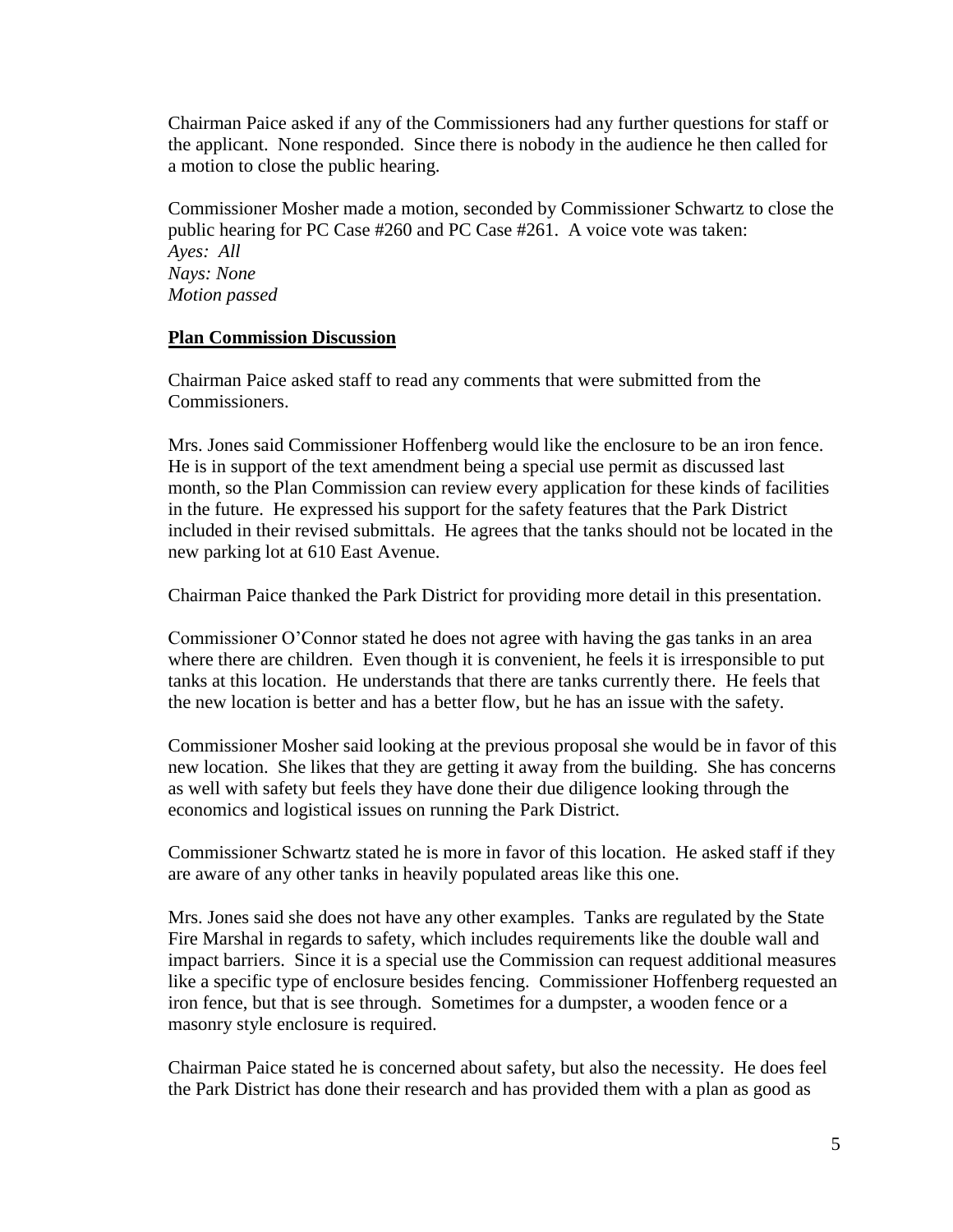they can get. He asked Commissioner O'Connor if there was anything like enhanced security that would alleviate his concern.

Commissioner O'Connor said he thought about this and read the application very carefully but feels it is irresponsible.

Commissioner Mosher stated she thinks they should look at the enclosure itself to further screen and protect the tanks from people.

Commissioner Schwartz asked Commissioner O'Connor if his concern was the proximity to the building.

Commissioner O'Connor said he is concerned about the proximity to the building and the wear and tear of the tanks over time. He feels you should not have these tanks located next to the highest density park. He thinks there is a better solution.

Commissioner Schwartz asked if where the current gas location is for the Village, is there space on that property to locate this as a separate fueling station. He feels that the location might be a safer area.

Mrs. Jones stated it was not part of the conversation that she had with the Public Works Director. She would speculate that he would find that challenging since the facility is very old and the yard is small.

Commissioner Schwartz asked if they knew what other surrounding Park Districts do for their fuel.

Mr. Finn said he knows that a lot of other Park Districts have them on their property and they use above ground tanks.

Ms. Bechtold stated the Village has its tanks in a residential area and they are not locked up. She did ask public works if they had faced any challenges with anyone messing with their tanks and the Director had stated they did not.

Commissioner O'Connor said he is not concerned with someone messing with them but rather explosions. It is good for an industrial area but not for a high-density area or where there are children.

Chairman Paice asked if there were any further comments or questions. None responded.

### **Plan Commission Recommendation**

Chairman Paice called for a motion for a recommendation.

Commissioner Schwartz made a motion, seconded by Commissioner Mosher to recommend to the President and Board of Trustees approval of PC Case #260 and PC